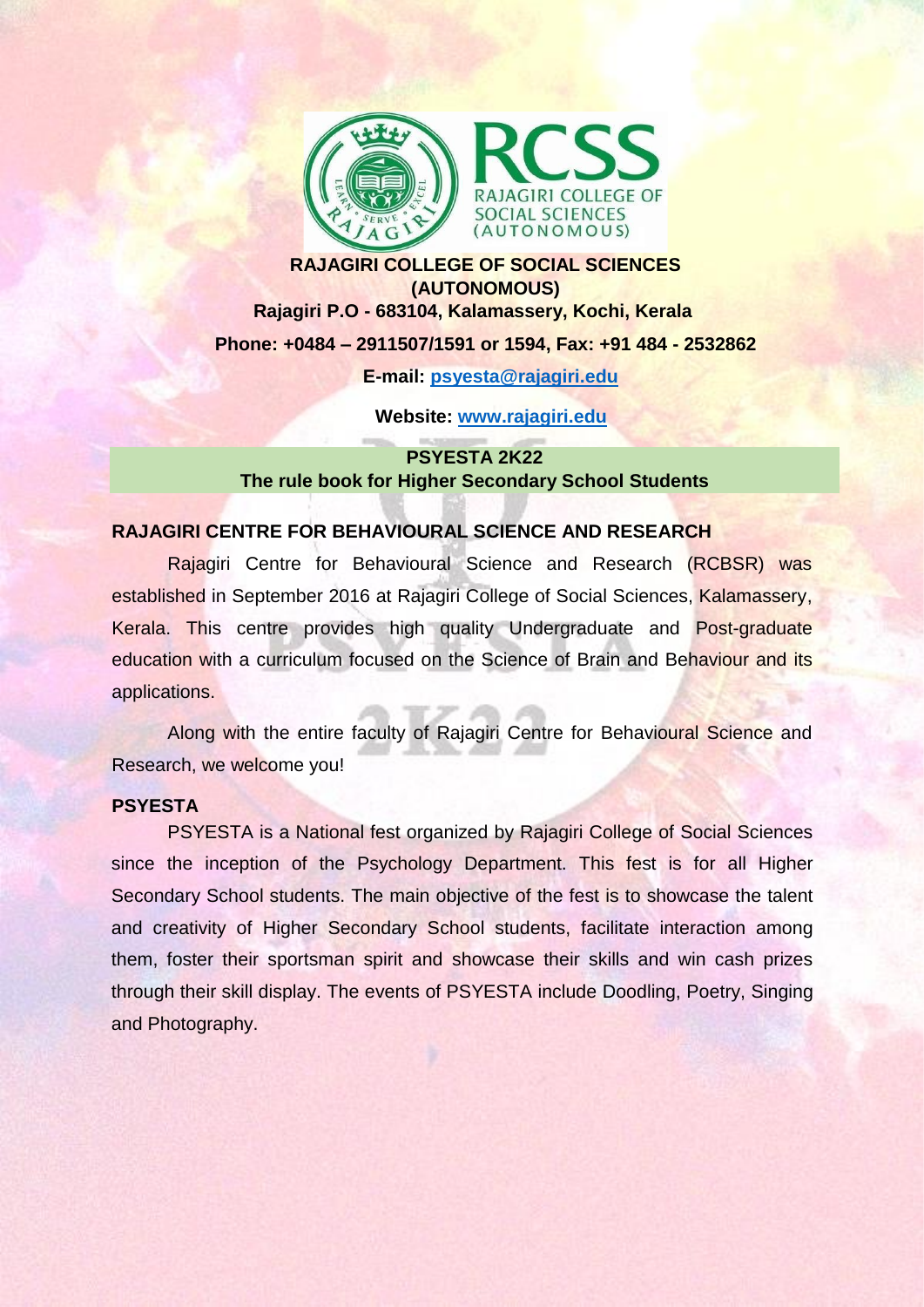# **GENERAL RULES AND REGULATIONS**

## IMPORTANT

## **These competitions are only for HSC/PUC students.**

- $\stackrel{\triangle}{\otimes}$  The events will be conducted in the online mode, so participants are requested to sign in to the given link that will be provided.
- $\triangleleft$  Only Appreciation prizes will be awarded if the number of individuals registering for the event is less than 3.
- $\stackrel{\triangle}{\sim}$  The decisions of the judges shall be final.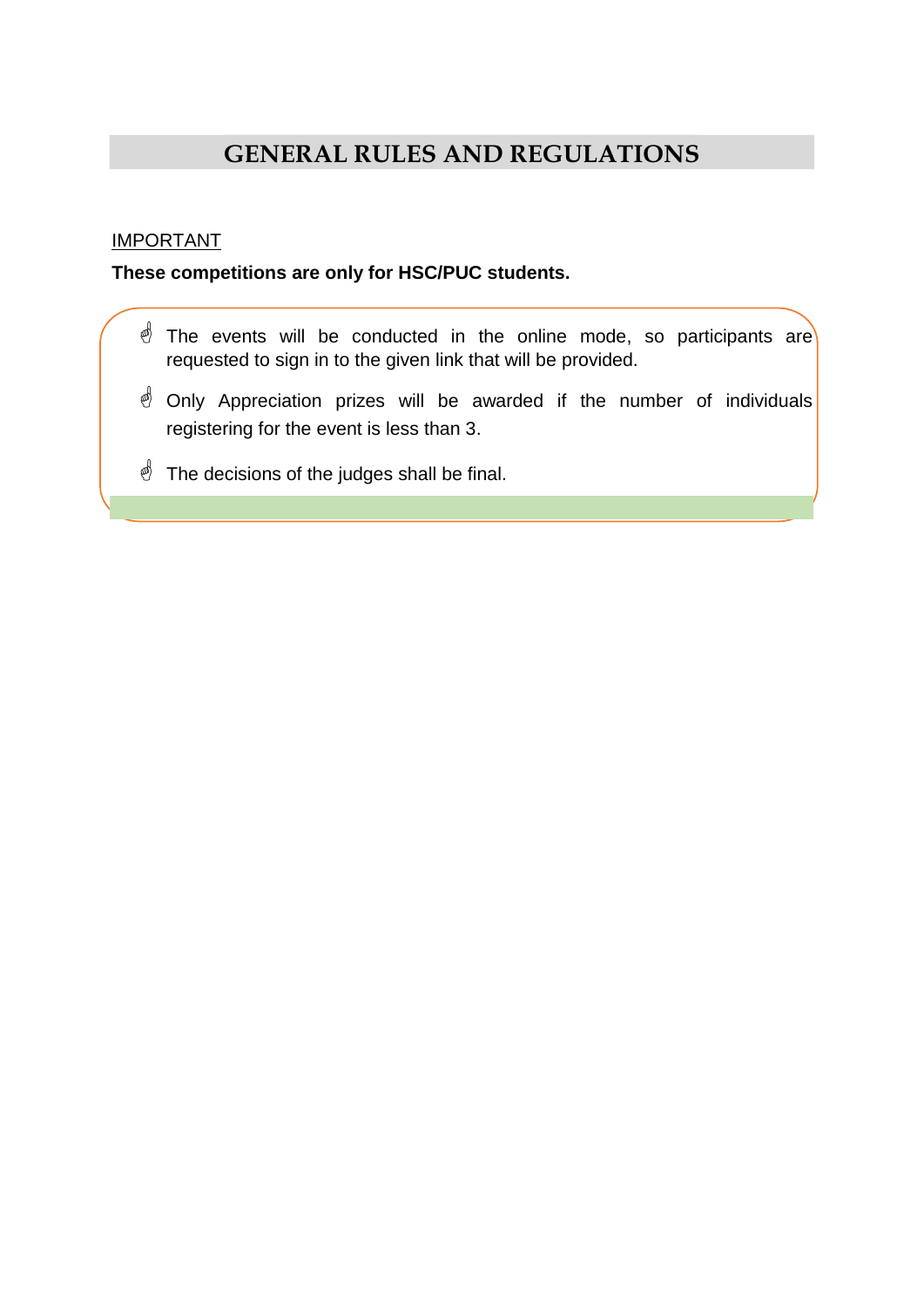#### **RULES FOR THE EVENTS**

#### **1. Participation**

- Participation is exclusively for Higher Secondary students.
- Any number of teams from a school can participate in the events.
- Participation certificates will be issued to all the participants.

#### **2. Registration**

- Registration is mandatory and is free.
- Confirm your participation by sending an email to **[psyesta@rajagiri.edu](mailto:psyesta@rajagiri.edu)** or visit our website [www.rajagiri.edu](http://www.rajagiri.edu/) .
- Last date for Registration: 03 March 2022

#### **3. Event Particpation**

- The link to join and participate will be provided on March 4<sup>th</sup> 2022.
- Individuals should login to the link prior to the time given.
- **4. Order of presentation of events**
- Order of presentation will be informed along with the mail with link to participate.
- **5. Judgment**
- The decision of the judges will be final and binding.
- **6. Evaluation criterion:**
- Events will be evaluated based on the criteria decided.

# **PSYESTA 2K22: EVENTS**

| <b>Rorschach</b>       | Doodling    | Individual Event        |
|------------------------|-------------|-------------------------|
| <b>Rationalization</b> | Poetry      | <b>Individual Event</b> |
| <b>Perception</b>      | Photography | <b>Individual Event</b> |
| <b>Solo</b>            | Singing     | <b>Individual Event</b> |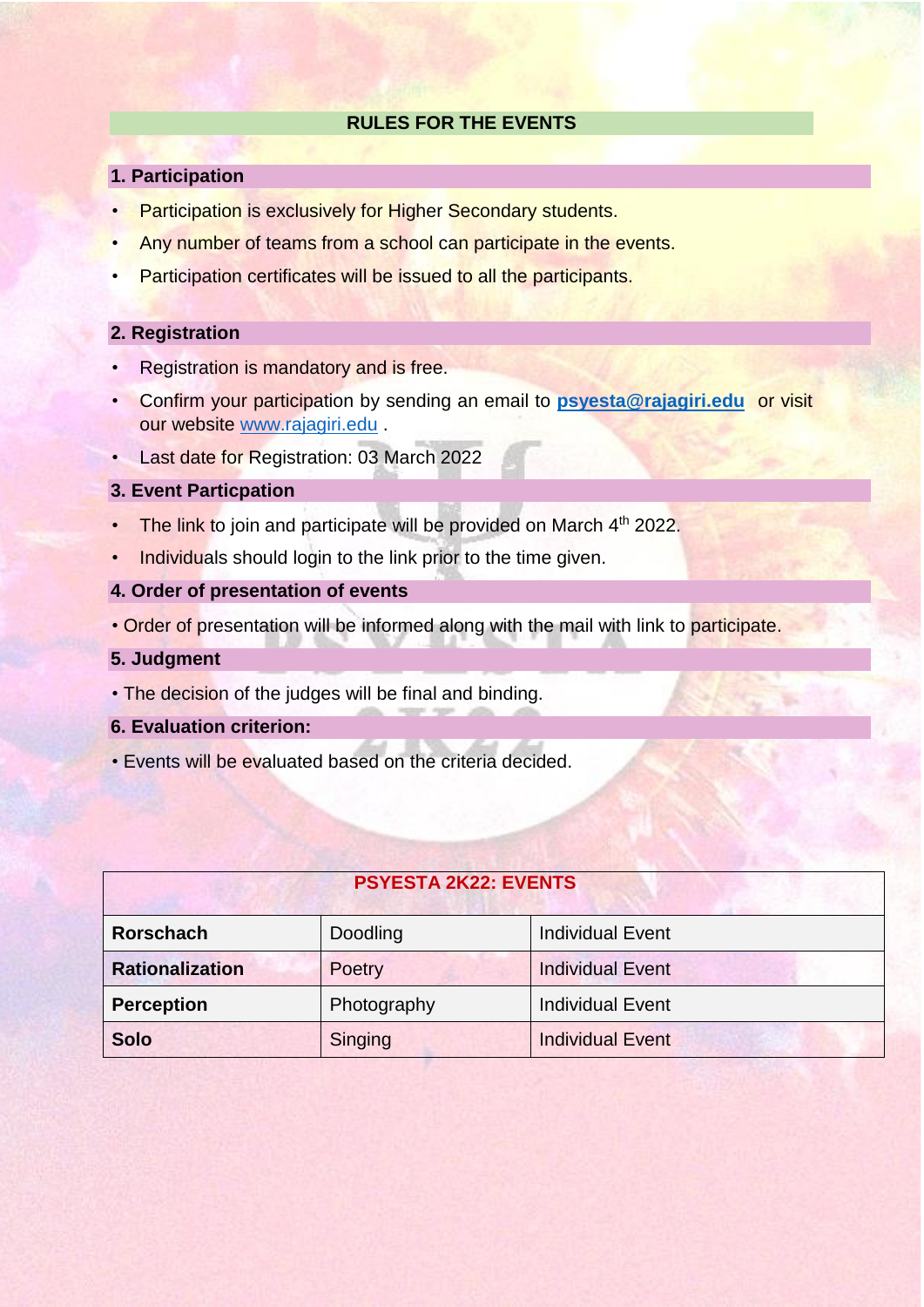# **DETAILED RULES AND REGULATIONS FOR EACH EVENT**

# **RORSCHACH -** Complete the Ink Blot **-Doodling**

- 1. This is an individual event.
- 2. Each participant will be given **1 ½ hour time.**
- 3. Participants have to make sense of inkblots on paper and incorporate that into their doodles creatively.

**–**

- 4. The soft copy of the document with ink blot will be mailed to the participant's registered mail ID **3 hours** prior to the event so that they can take a print out of the same and be ready with it for the event. .
- 5. Participants are not allowed to scribble anything on the paper prior to the start of the competition.
- 6. Materials for this event will be limited to a black pen and printout paper. Participants cannot include colours, pictures or cut-outs etc. of any sort.
- 7. Techniques can include shading and layered patterning.
- 8. Completed doodled work should be scanned and sent to [psyesta@rajagiri.edu](mailto:psyesta@rajagiri.edu) within 10 minutes after the completion of the competition event. Works received after this time limit will be disqualified.
- 9. Organizers will not be responsible for the technical issues faced by the candidates (Low Internet Connectivity, printing & document scanning difficulties of the participant etc)

Note: If the number of participants registering for the event is less than three, the contest will be held but only appreciation prizes will be awarded to the participants.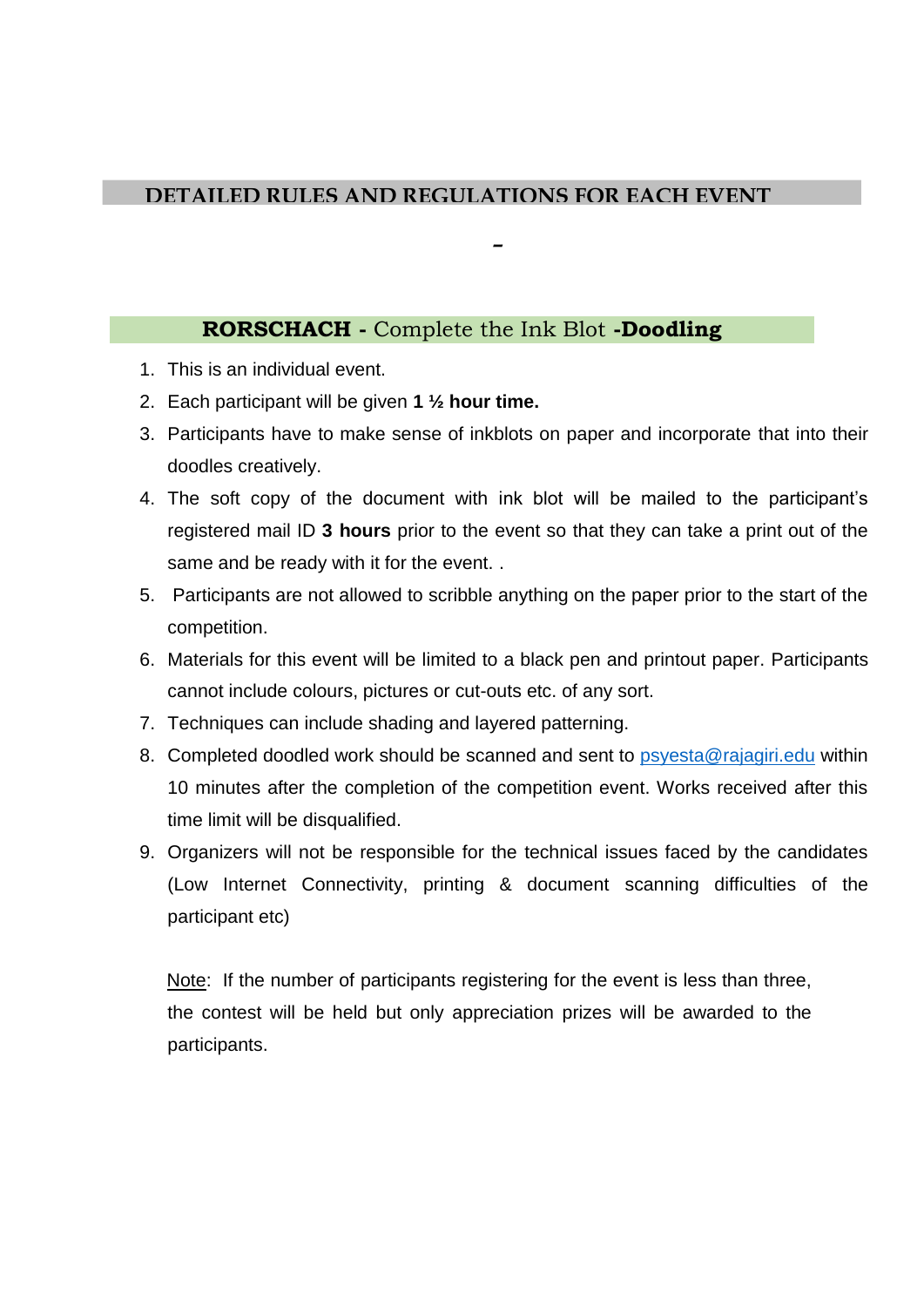# **RATIONALIZATION** – English Poetry

- 1. Language : English
- 2. Topic shall be given on the spot.
- 3. Participants shall have 60 minutes to write the poem.
- 4. The judgement shall be based on the style of presentation, structuring of ideas, creativity and clarity.
- 5. Completed poetry should be emailed to [psyesta@rajagiri.edu](mailto:psyesta@rajagiri.edu) within 10 minutes after the completion of the event. Works received after this time limit will be disqualified.
- 6. Organizers will not be responsible for the technical issues faced by the candidates (Low Internet Connectivity, Document scanning difficulties of the participant etc.)

Note: If the number of participants registering for the event is less than three, the contest will be held but only appreciation prizes will be awarded to the participants.

# **PERCEPTION** – Story through Photography

1. Photographs can be clicked using any type of camera – digital or mobile and can be colour or black and white.

2. Five to six photos must be submitted by the participants, which should convey a story based on the topic given.

- 3. The topic will be announced 4 hours before submission deadline.
- 4. Only one entry is allowed per participant.
- 5. The submitted photographs must be geotagged showing date and time.
- 6. Filters and cropping in the camera can be used.
- 7. Participants can take a maximum of 90 seconds to present the story.
- 8. Editing is not allowed.
- 9. Obscene and indecent photos will not be permitted.
- 10. Judging Criteria: Overall composition, Creativity, Inspirational Power

Note: If the number of participants registering for the event is less than three, the contest will be held but only appreciation prizes will be awarded to the participants.